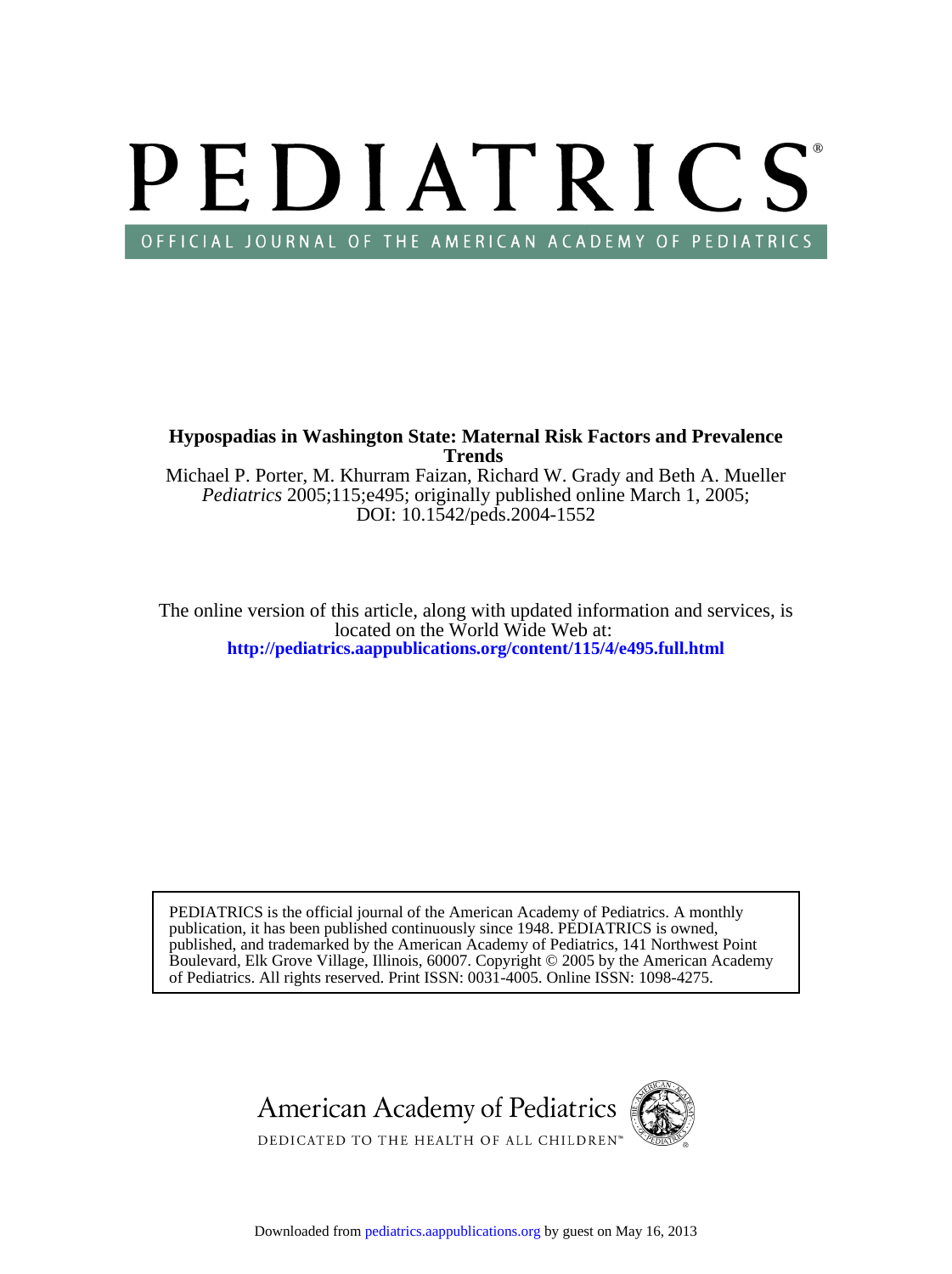## **Hypospadias in Washington State: Maternal Risk Factors and Prevalence Trends**

Michael P. Porter, MD, MS\*‡; M. Khurram Faizan, MD§; Richard W. Grady, MD\*; and Beth A. Mueller, DrPH

**ABSTRACT.** *Objective.* **Maternal risk factors for hypospadias are poorly defined, and there is debate about temporal trends in hypospadias prevalence. We examined select maternal characteristics as possible risk factors for hypospadias among male offspring and evaluated yearly prevalence rates in Washington State.**

*Methods.* **We performed a population-based, casecontrol study using linked birth-hospital discharge data from Washington State for 1987–1997 and prevalence data for 1987–2002. All cases of hypospadias were identified on the basis of** *International Classification of Diseases, Ninth Revision***, codes from the birth hospitaliza** $t$  tion ( $N = 2155$ ). Five control subjects were randomly **selected for each case subject from the remaining singleton births, frequency matched according to year of birth**  $(N = 10775)$ . Maternal and infant characteristics were **ascertained from the birth certificate. Logistic regression was used to calculate odds ratios (ORs) and 95% confidence intervals (CIs). Yearly prevalence was determined by dividing the total number of hypospadias cases by the number of male singleton live births for each year.**

*Results.* **The risk of delivering an affected male infant increased with advancing maternal age; relative to women <20 years of age, those >40 years of age were at greatest risk (OR: 1.70; 95% CI: 1.17–2.48). Infants of nonwhite women were generally at decreased risk. Infants born to women with preexisting diabetes mellitus were at greater risk than those born to women without diabetes (OR: 2.18; 95% CI: 1.03– 4.60); however, this was not observed for infants born to women with gestational diabetes. The birth prevalence of hypospadias in 2002 was 5.0 cases per 1000 male births, not significantly different from that in 1987.**

*Conclusion.* **Older maternal age, white race, and preexisting diabetes were associated with increased risk of hypospadias among male offspring. The prevalence of hypospadias in Washington State did not increase significantly between 1987 and 2002.** *Pediatrics* **2005; 115:e495–e499. URL: www.pediatrics.org/cgi/doi/10.1542/**

From the \*Department of Urology, ‡Robert Wood Johnson Clinical Scholars Program, Department of Medicine, and §Division of Nephrology, Department of Pediatrics, University of Washington School of Medicine, Seattle, Washington; and ||Department of Epidemiology, University of Washington School of Public Health and Community Medicine, Seattle, Washington. Accepted for publication Oct 28, 2004.

doi:10.1542/peds.2004-1552

The opinions in this article represent those of the authors and not necessarily those of the Robert Wood Johnson Foundation or the Veteran's Administration.

No conflict of interest declared.

Address correspondence to Michael P. Porter, MD, MS, Department of Urology, H220 Health Sciences Center, Box 357183, Seattle, WA 98195. E-mail: mporter@u.washington.edu

PEDIATRICS (ISSN 0031 4005). Copyright © 2005 by the American Academy of Pediatrics.

**peds.2004-1552;** *hypospadias, age, race, diabetes mellitus, prevalence.*

ABBREVIATIONS. OR, odds ratio; CI, confidence interval; ICD-9, *International Classification of Diseases, Ninth Revision*.

**Hypospadias is one of the most common congenital anomalies in the United States, with an estimated prevalence of 3 to 8 cases per 1000 male births.<sup>1,2</sup> The malformation is the result of** genital anomalies in the United States, with an estimated prevalence of 3 to 8 cases per 1000 male births.1,2 The malformation is the result of incomplete fusion of the urethral folds, which usually occurs between 9 and 12 weeks of gestation. Although the success rate for surgical repair is high, $3$ the high prevalence of hypospadias translates into a significant financial burden on the health care system. When rare complications do occur, the resultant morbidity of corrective procedures, psychologic stress, and potential loss of function can be devastating to the patient and family.

Although hypospadias is common, risk factors for this birth defect are relatively poorly defined. Familial aggregation is well recognized.<sup>4</sup> It has been established that low birth weight and shorter gestation are associated with hypospadias, $5-7$  but other risk factors are more controversial. At least 2 studies have suggested that older maternal age may be a risk factor for hypospadias, $1,8$  but both of those studies relied on data from the same birth defects registry. Studies that examined race as a potential risk factor have yielded conflicting results.1,9 Diabetes mellitus was implicated in at least 1 study.<sup>10</sup> Finally, at least 1 large study suggested that the prevalence of hypospadias in the United States is increasing, $11$  a conclusion not shared by others.<sup>1,8</sup>

The goal of this study was to evaluate the extent to which maternal age, race/ethnicity, and diabetes are associated with hypospadias among male offspring. We also calculated yearly prevalence rates, to determine whether the prevalence of hypospadias is increasing in Washington State.

#### **METHODS**

We conducted a population-based, case-control study using linked birth certificate-hospital discharge data from Washington State. Information available for this study included variables from the birth certificates (which use a check-box format to record maternal, pregnancy, and infant characteristics), as well as *International Classification of Diseases, Ninth Revision* (ICD-9) codes and administrative and billing data for the birth hospitalization of the mother and infant. Data used for analysis of potential risk factors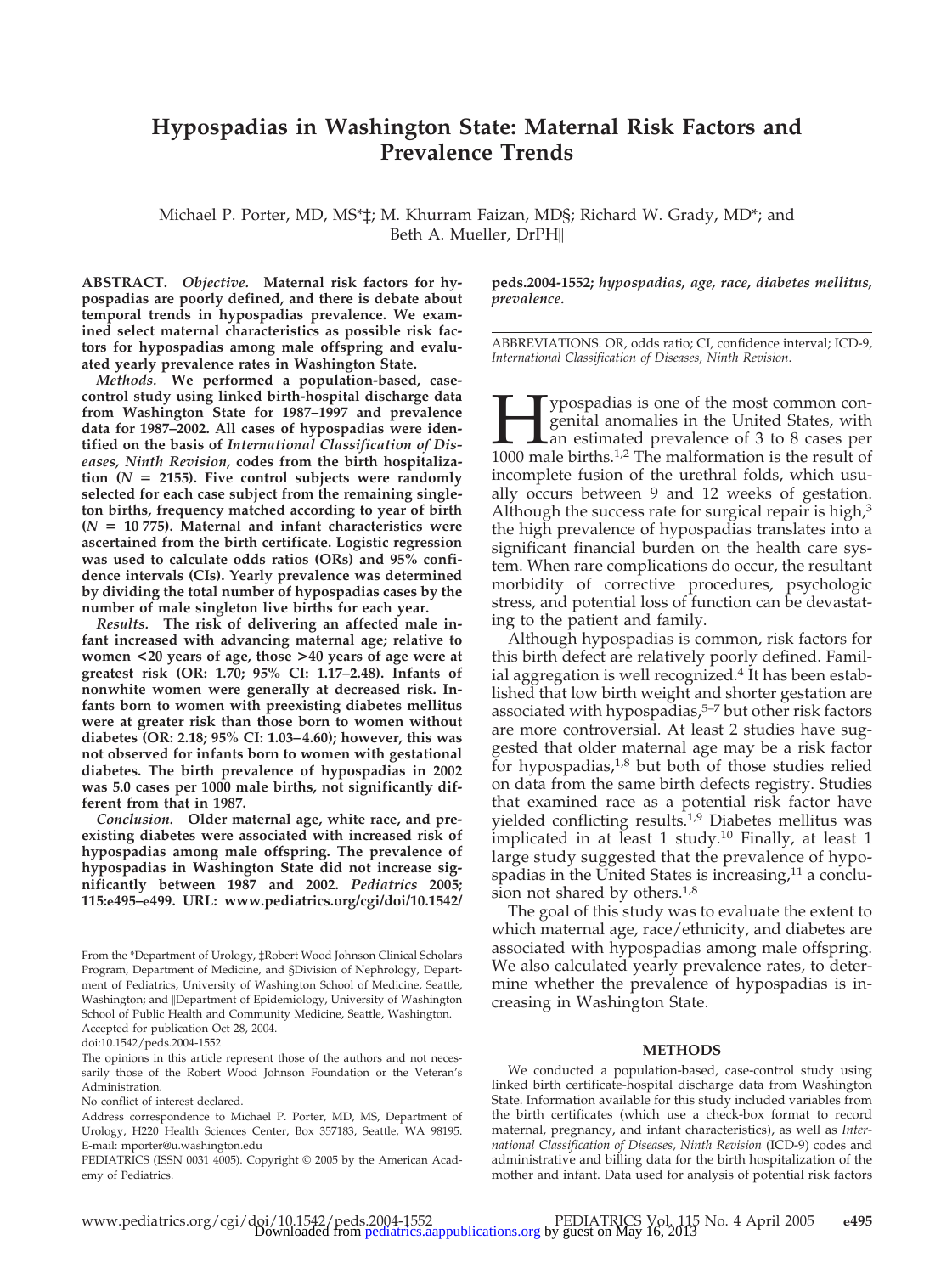included linked records, which were available for 1987–1997; data used for prevalence estimates were available through 2002.

Case subjects were defined as male singleton infants with an ICD-9 code for hypospadias/epispadias (752.6), ie, any 1 of up to 9 birth hospitalization discharge diagnosis codes available. In 1996, the ICD-9 code for hypospadias/epispadias was expanded to include a specific subcategory for hypospadias (752.61), and this code was used to identify cases after 1996. Control subjects were randomly selected from the remaining male singleton infants, at a relative frequency of 5 control subjects per case subject. Control subjects were frequency-matched to case subjects according to year of birth.

Initially, stratified analyses were conducted with Mantel-Haenszel methods to obtain odds ratio (OR) estimates of the relative risk and 95% confidence intervals (95% CIs). Subsequently, logistic regression was used. The main exposure variables obtained from the birth certificates were maternal age  $(<20, 20-24, 25-29, 30-34,$ 35–39, 40 – 44, or 45– 49 years), race/ethnicity (white, black, Hispanic, Asian, other, or missing), and diabetes status (none, preexisting, or gestational). Missing data were not included in the analyses. In addition to these variables, other potential confounding variables considered were paternal age (<20, 20–29, 30–39, or -39 years or missing), maternal prenatal smoking and alcohol use (yes, no, or missing), number of prior births and pregnancies (0, 1, 2, 3, or -3), and infant gestational age (20 –37, 38 – 42, or -42 weeks or missing) and birth weight (grams, as a continuous variable). Only covariates that changed the risk estimate by  $\geq 10\%$ were retained in the model.

Crude yearly birth prevalence rates were determined by dividing the total number of cases that occurred during a calendar year by the total number of male singleton births during the same year. Robust linear regression analysis was used to test the trend of yearly prevalence rates.

#### **RESULTS**

Infants with hypospadias were slightly more likely to be delivered at gestational age of  $\leq$ 37 weeks, and their mothers were slightly less likely to have had

**TABLE 1.** Maternal and Infant Characteristics of Hypospadias Case and Control Subjects, Washington State, 1987–1997

| Characteristic       | No. $(\%)$                  |                          |
|----------------------|-----------------------------|--------------------------|
|                      | Hypospadias<br>$(N = 2155)$ | Control<br>$(N = 10775)$ |
| Gestational age      |                             |                          |
| $\leq 37$ wk         | 268(15.0)                   | 1036 (11.6)              |
| 38-42 wk             | 1514 (84.7)                 | 7842 (88.1)              |
| $>42$ wk             | 5(0.3)                      | 24(0.3)                  |
| Prior pregnancies    |                             |                          |
| 1                    | 1334 (61.9)                 | 6554 (60.8)              |
| $\overline{2}$       | 392 (18.2)                  | 1938 (18.0)              |
| 3                    | 231 (10.7)                  | 1073 (10.0)              |
| $\geq 4$             | 198 (9.2)                   | 1210 (11.2)              |
| Prior births         |                             |                          |
| $\Omega$             | 967 (44.9)                  | 4390 (40.7)              |
| $\mathbf{1}$         | 657(30.5)                   | 3485 (32.3)              |
| $\frac{2}{3}$        | 315 (14.6)                  | 1610 (14.9)              |
|                      | 111(5.2)                    | 596 (5.5)                |
| $\geq 4$             | 105(4.9)                    | 694 (6.4)                |
| Paternal age         |                             |                          |
| $<$ 20 y             | 63(3.3)                     | 301(3.2)                 |
| $20 - 29y$           | 842 (44.3)                  | 4510 (47.6)              |
| $30 - 39$ v          | 853 (44.9)                  | 3993 (42.1)              |
| $>39$ y              | 143(7.5)                    | 680 (7.2)                |
| Maternal smoking     |                             |                          |
| Yes                  | 360 (16.7)                  | 1923 (17.9)              |
| No                   | 1646 (76.4)                 | 8161 (75.7)              |
| Missing              | 149 (6.9)                   | 691(6.4)                 |
| Maternal alcohol use |                             |                          |
| Yes                  | 31(1.4)                     | 145(1.4)                 |
| No                   | 1539 (71.4)                 | 7828 (72.7)              |
| Missing              | 585 (27.2)                  | 2802 (26.0)              |

Numbers may not add up to totals because of missing data.

prior births (Table 1). Most other characteristics examined were similar for case and control subjects.

The risk of hypospadias increased with increasing maternal age, ranging from an OR of 1.12 (95% CI: 0.94-1.34) for infants of mothers 20 to 24 years of age to an OR of 1.70 (95% CI: 1.17-2.48) for infants of mothers -40 years of age (Table 2). The linear trend was statistically significant ( $P < .001$ ). Relative to infants of white women, infants born to nonwhite women were consistently at decreased risk of hypospadias, with the lowest risk being observed for infants of Hispanic women (OR: 0.46; 95% CI: 0.37- 0.58). Infants of women with preexisting diabetes (OR: 2.18; 95% CI: 1.03-4.60), but not gestational diabetes (OR: 1.18; 95% CI: 0.88-1.59), were at increased risk.

Overall, the birth prevalence of hypospadias neither increased nor decreased between 1987 and 2002 (*P* for linear trend  $=$  .17) (Fig 1). In 1987, the prevalence of hypospadias was 4.6 cases per 1000 male singleton births; in 2002, the prevalence was 5.0 cases per 1000 births.

#### **DISCUSSION**

Our reliance on hospital discharge data for the birth hospitalization might have resulted in some underreporting of hypospadias, although the use of these data allowed a longer window of observation for birth conditions and anomalies that might not be reported on birth certificates alone. Even birth defect registries might not identify milder forms of hypospadias.<sup>1,12</sup> In our analyses, underreporting of hypospadias, resulting in misclassification of case subjects as control subjects, would have had the effect of biasing results toward the null hypothesis.

We found a strong positive association between advancing maternal age and risk of hypospadias. Until recently, multiple studies investigating hypospadias did not report an association with maternal age. $6,13-15$  In 2001, however, Fisch et al<sup>8</sup> reported a 50% higher risk of hypospadias among women >35 years of age, compared with women  $\leq 20$  years of age, in California and a 20% higher risk for this age group in New York. In 2003, Carmichael et al<sup>1</sup> reported similar results for California. Both of these studies relied on registry data, and both used the same California registry. Our results are consistent with those findings. However, we were also able to demonstrate a linear relationship between maternal age and hypospadias risk, with risk nearly doubling by the time women were >40 years of age.

It is not known why maternal age may be a risk factor for hypospadias. It is clear, however, that older women are at higher risk of having children with genetic defects.16 It is therefore plausible that the risk is mediated via underlying genetic defects associated with aging. Some authors have suggested that subfertility is a potential mechanism linking hypospadias with maternal age, because subfertile women often are older at the time of first conception.17 We did not have sufficient data to pursue this as a potential confounding factor or as an independent risk factor for hypospadias, although our results were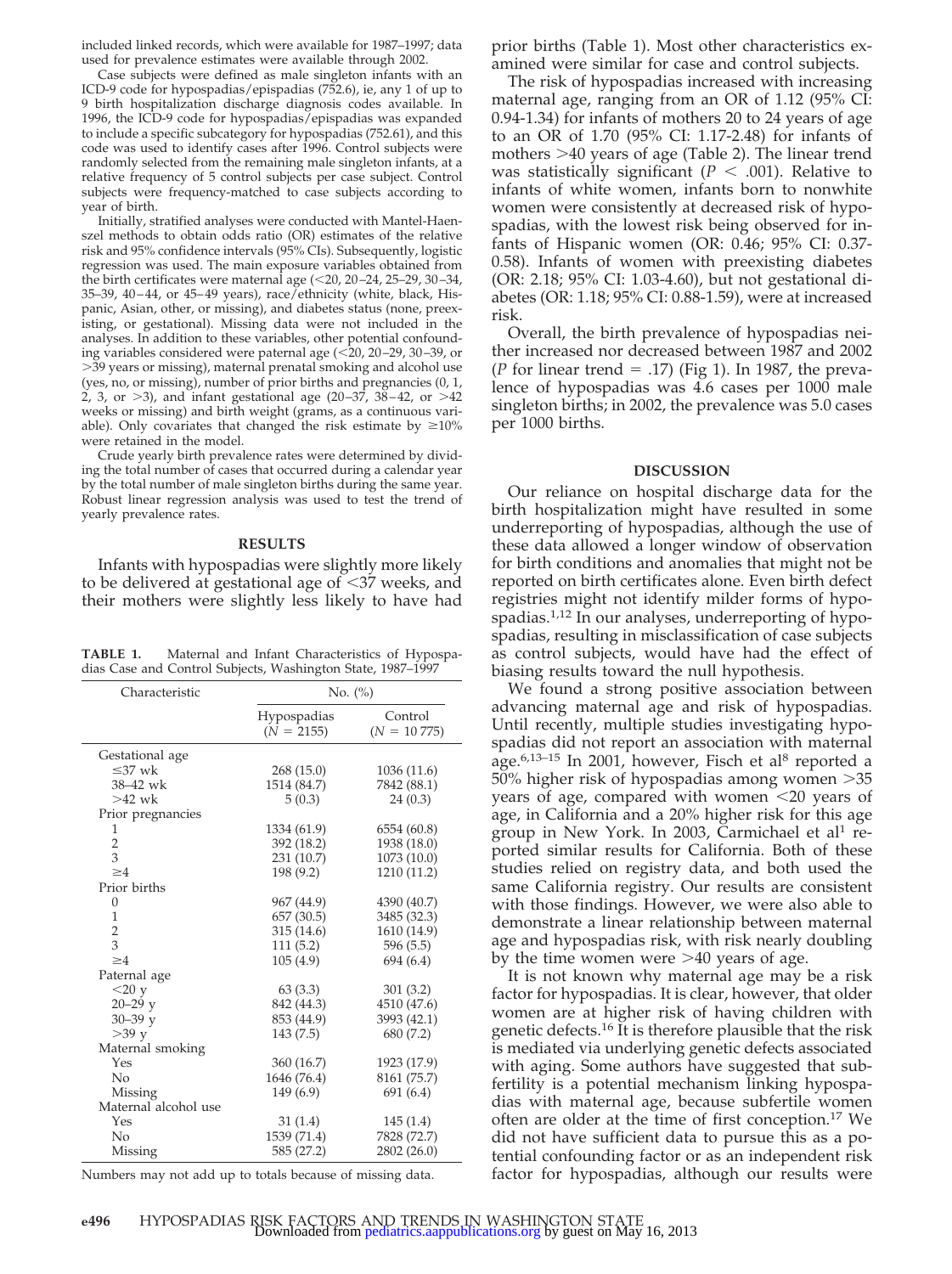| Characteristic  | No. $(\% )$                 |                          | OR (95% CI)                      |
|-----------------|-----------------------------|--------------------------|----------------------------------|
|                 | Hypospadias<br>$(N = 2155)$ | Control<br>$(N = 10775)$ |                                  |
| $Age*$          |                             |                          |                                  |
| $<$ 20 y        | 205(9.5)                    | 1174 (10.9)              | $1.00$ (referent)                |
| $20 - 24$ y     | 514 (23.9)                  | 2774 (25.7)              | $1.12(0.94 - 1.34)$              |
| $25 - 29$ y     | 624(29.0)                   | 3245 (30.1)              | $1.20(1.01-1.43)$                |
| $30 - 34$ y     | 536 (24.9)                  | 2408 (22.4)              | $1.43(1.19 - 1.71)$              |
| $35 - 39$ y     | 234 (10.9)                  | 1001(9.3)                | $1.54(1.25-1.91)$                |
| $\geq 40$ y     | 42(2.0)                     | 173(1.2)                 | $1.70(1.17 - 2.48)$ <sup>+</sup> |
| Race/ethnicity  |                             |                          |                                  |
| White           | 1838 (85.3)                 | 8405 (78.0)              | $1.00$ (referent)                |
| <b>Black</b>    | 59(2.7)                     | 401(3.7)                 | $0.67(0.51 - 0.89)$              |
| Hispanic        | 85(3.9)                     | 839 (7.8)                | $0.46(0.37-0.58)$                |
| Asian           | 72(3.3)                     | 594 (5.5)                | $0.55(0.43 - 0.71)$              |
| Other           | 39(1.8)                     | 239(2.2)                 | $0.75(0.53 - 1.05)$              |
| Diabetes status |                             |                          |                                  |
| <b>None</b>     | 1914 (88.8)                 | 9617 (89.3)              | $1.00$ (referent)                |
| Preexisting     | 10(0.5)                     | 23(0.2)                  | $2.18(1.03 - 4.60)$              |
| Gestational     | 55(2.6)                     | 234(2.2)                 | $1.18(0.88 - 1.59)$              |

**TABLE 2.** Hypospadias in Relation to Selected Maternal Characteristics, Washington State, 1987–1997

Numbers may not add up to totals because of missing data.

\* Adjusted for parity.

† Trend test,  $P < .001$ .



**Fig 1.** Reported prevalence of hypospadias in linked birth-hospital discharge records for male singletons born in Washington State, 1987–2002 (trend test,  $P = .17$ ).

generally not affected by maternal parity or gravidity. Alternatively, it is possible that age is the underlying reason for subfertility, making maternal age the proximal risk factor for hypospadias.

At least 3 recent studies investigated race as a potential risk factor for hypospadias in the United States. Two of those studies, which were hospital based, found no association.<sup>7,9</sup> However, using the population-based California Birth Defects Registry, Carmichael et al<sup>1</sup> observed that "non-Hispanic white" women were at greater risk of having a child with hypospadias, with the exception of nonisolated severe cases. Our results are consistent with those findings. We found that mothers classified as white were at greatest risk, compared with other identified racial groups, whereas those classified as Hispanic had the lowest risk. The reason for this association is unclear. It is possible that race-related susceptibility

genes or different exposures to environmental risk factors are responsible for the observed differences in risk. It is also possible that ascertainment bias accounts for the observed difference, with accurate diagnosis occurring less often among racial minorities. However, all patients in our study (mothers and infants) were hospitalized at birth (home births were not included), making it less likely that nondiagnosis occurred because of race-related differences in access to care.

Greater-than-expected rates of several different congenital malformations, including hypospadias, were reported in a Swedish registry-based study of women with preexisting diabetes.<sup>10</sup> However, this was not observed in a hospital-based analysis of NICU admissions.7 Consistent with the findings of the earlier study, we observed an association with preexisting but not gestational diabetes. An in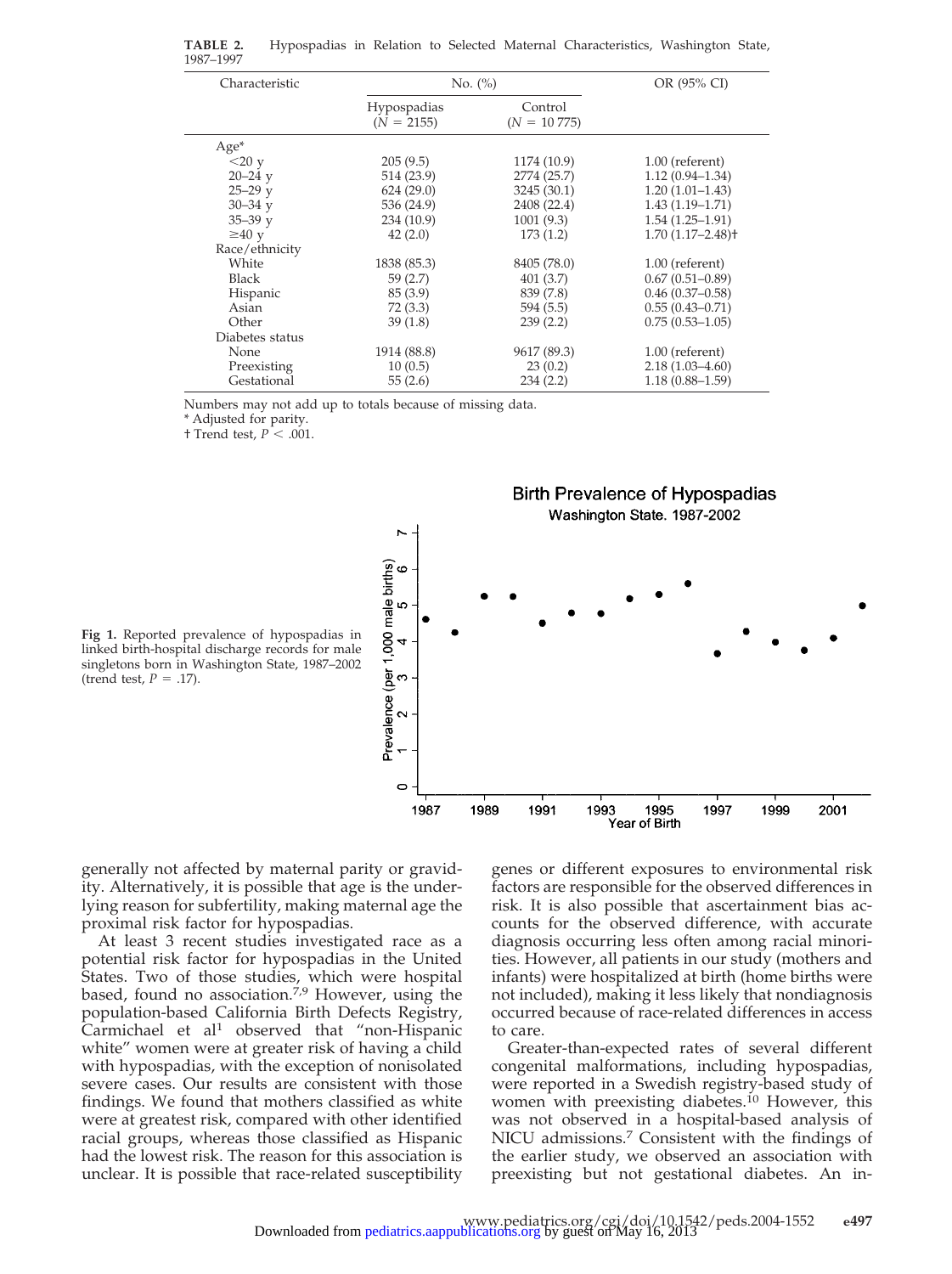creased risk of congenital malformations among women with diabetes has been well established,18 but the mechanism by which diabetes might affect the developing urethra is unclear. Normal development of the urethra occurs under the influence of androgens, which are synthesized in response to fetal surges of luteinizing hormone at the gestational age of  $\sim$ 8 to 14 weeks.<sup>17</sup> It is possible that diabetes interferes with the normal fetal endocrine axis, resulting in a greater likelihood of abnormal urethral development. The observation that gestational diabetes is not associated with a higher risk of hypospadias is consistent with this idea, because gestational diabetes usually develops after these key steps in urethral development have been completed.19

Finally, in contrast to a previously published report that indicated that the prevalence of hypospadias in the United States was increasing, $11$  we observed relatively stable rates of hypospadias in Washington State from 1987 though 2002. However, as noted previously, the ICD-9 classification of hypospadias changed in 1996, which might in part account for the dip in prevalence between 1996 and 1997 (Fig 1). After the ICD-9 code was changed from 752.6 (hypospadias/epispadias) to 752.61 (hypospadias), we used the new code to define prevalent cases. It is possible that before the code expansion physicians coded other congenital abnormalities affecting the penis as 752.6 because of the lack of a more specific code. After the code was expanded to include more accurate subcategories, the prevalence of hypospadias determined by our method might have decreased, with previous misclassification of nonhypospadias cases being replaced by assignment to appropriate diagnostic subcategories. To investigate the effect this might have had on the prevalence trends, we performed several subanalyses. When we considered cases before 1997 and after 1997 separately, there was not a statistically significant trend for either time period. When we considered all cases with the ICD-9 categories 752.6 and 752.6x as prevalent cases, there was a statistically significant increase with time. However, increasing proportions of women bearing children each year were in older age groups, and the trend became nonsignificant after adjustment for maternal age. Taken as a whole, the evidence from this study does not suggest that the prevalence of hypospadias is increasing significantly in Washington State.

This study has several potential limitations. First, the case ascertainment relied on available ICD-9 codes, which likely resulted in some of the cases before 1996 having the diagnosis of epispadias (a distinct, severe, penile abnormality that is associated with bladder extrophy). Fortunately, epispadias is rare, and review of the data available after 1996 demonstrated that the mean frequency of epispadias in Washington State was 2.3 cases per year from 1996 to 2002, making it unlikely that misclassification biased the results. However, as mentioned above, it is possible that congenital anomalies other than hypospadias and epispadias (eg, congenital chordee) were coded as such because of the lack of a more appropriate ICD-9 code. There is no way to determine whether, and at what frequency, this occurred. It is likely, though, that this was a relatively rare event and therefore had minimal effects on our results. Second, our method of case ascertainment did not allow us to classify hypospadias according to severity, ie, first, second, or third degree. If this accepted classification scheme is a clinical continuum with a common set of risk factors, then our inability to subclassify the cases should not have affected our results. However, if more severe forms have distinct causes, then the associations we identified might not be generalizable to all categories of severity. Because  $\sim$ 80% of hypospadias cases are classified as first or second degree,<sup>17</sup> our results are likely to be most generalizable to these categories of severity. Finally, our study was not able to ascertain data for infants born at home. It has been estimated that home births represent only 1% of all births in Washington State,<sup>20</sup> however, and it is unlikely that excluding this subset of infants significantly biased our results.

#### **CONCLUSIONS**

Advanced maternal age, white maternal race, and preexisting diabetes mellitus were associated with hypospadias among offspring. Additional research is needed to establish the biologic link between hypospadias and these risk factors. Furthermore, the prevalence of hypospadias in Washington State did not increase significantly between 1987 and 2002.

#### **ACKNOWLEDGMENT**

M.P.P. is a Robert Wood Johnson Clinical Scholar whose position is supported financially by the Veterans Administration.

#### **REFERENCES**

- 1. Carmichael SL, Shaw GM, Nelson V, Selvin S, Torfs CP, Curry CJ. Hypospadias in California: trends and descriptive epidemiology. *Epidemiology.* 2003;14:701–706
- 2. Centers for Disease Control and Prevention. Evaluation of an association between loratadine and hypospadias: United States, 1997–2001. *MMWR Morb Mortal Wkly Rep.* 2004;53:219 –221
- 3. Borer JG, Retik AB. Current trends in hypospadias repair. *Urol Clin North Am.* 1999;26:15–37
- 4. Harris EL. Genetic epidemiology of hypospadias. *Epidemiol Rev.* 1990; 12:29 – 40
- 5. Sweet RA, Schrott HG, Kurland R, Culp OS. Study of the incidence of hypospadias in Rochester, Minnesota, 1940 –1970, and a casecontrol comparison of possible etiologic factors. *Mayo Clin Proc.* 1974;49:52–58
- 6. Akre O, Lipworth L, Cnattingius S, Sparen P, Ekbom A. Risk factor patterns for cryptorchidism and hypospadias. *Epidemiology.* 1999;10: 364 –369
- 7. Hussain N, Chaghtai A, Herndon CD, Herson VC, Rosenkrantz TS, McKenna PH. Hypospadias and early gestation growth restriction in infants. *Pediatrics.* 2002;109:473– 478
- 8. Fisch H, Golden RJ, Libersen GL, et al. Maternal age as a risk factor for hypospadias. *J Urol.* 2001;165:934 –936
- 9. Gallentine ML, Morey AF, Thompson IM Jr. Hypospadias: a contemporary epidemiologic assessment. *Urology.* 2001;57:788 –790
- 10. Aberg A, Westbom L, Kallen B. Congenital malformations among infants whose mothers had gestational diabetes or preexisting diabetes. *Early Hum Dev.* 2001;61:85–95
- 11. Paulozzi LJ, Erickson JD, Jackson RJ. Hypospadias trends in two US surveillance systems. *Pediatrics.* 1997;100:831– 834
- 12. Toppari J, Kaleva M, Virtanen HE. Trends in the incidence of cryptorchidism and hypospadias, and methodological limitations of registry-based data. *Hum Reprod Update.* 2001;7:282–286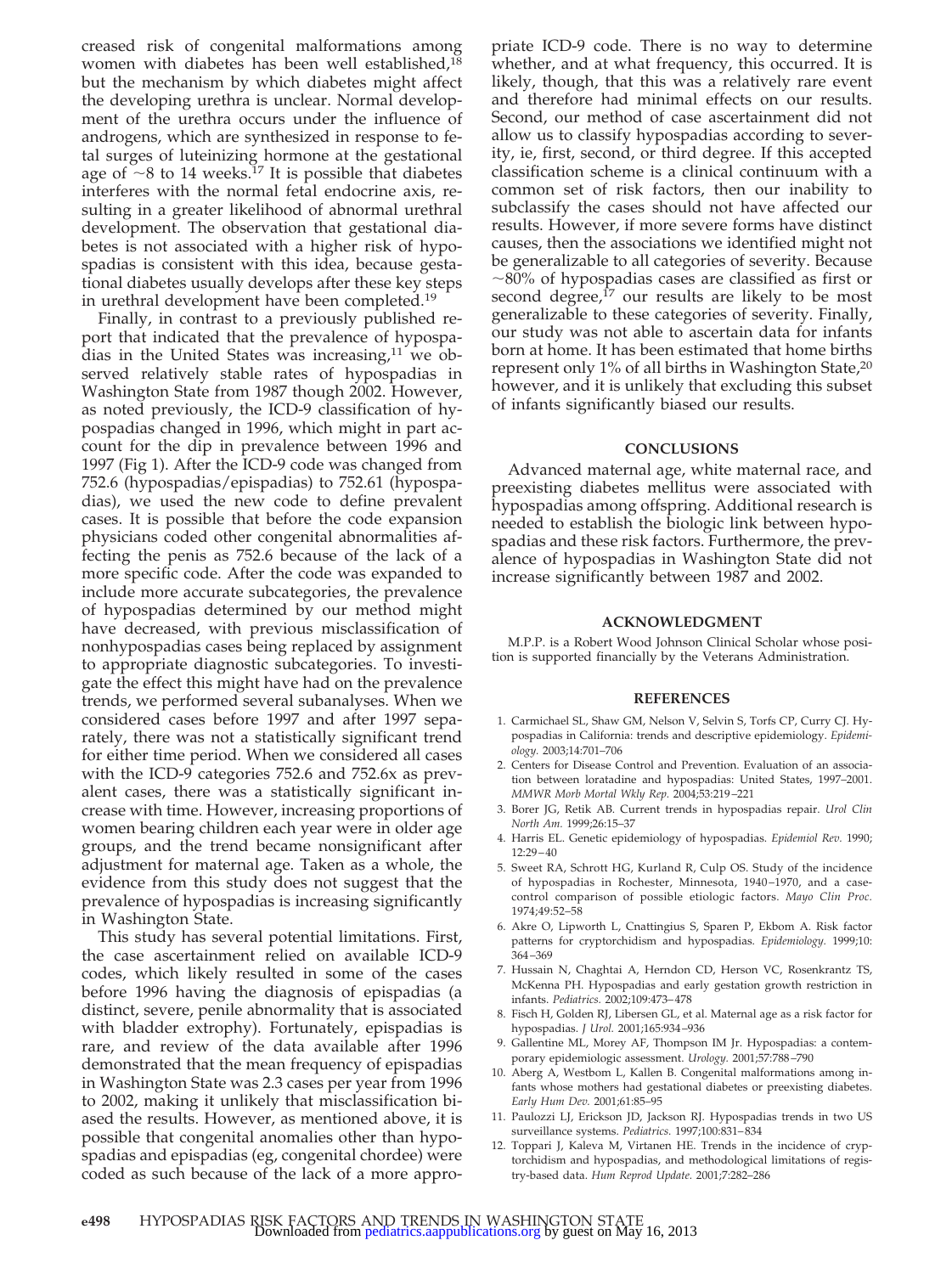- 13. Kallen B, Bertollini R, Castilla E, et al. A joint international study on the epidemiology of hypospadias. *Acta Paediatr Scand Suppl.* 1986;324:1–52
- 14. Weidner IS, Moller H, Jensen TK, Skakkebaek NE. Risk factors for cryptorchidism and hypospadias. *J Urol.* 1999;161:1606 –1609
- 15. Kallen B. Case control study of hypospadias, based on registry information. *Teratology.* 1988;38:45–50
- 16. Hook EB. Rates of chromosome abnormalities at different maternal ages. *Obstet Gynecol.* 1981;58:282–285
- 17. Manson JM, Carr MC. Molecular epidemiology of hypospadias: review

of genetic and environmental risk factors. *Birth Defects Res A Clin Mol Teratol.* 2003;67:825– 836

- 18. Dignan PS. Teratogenic risk and counseling in diabetes. *Clin Obstet Gynecol.* 1981;24:149 –159
- 19. Jovanovic L, Peterson CM. Screening for gestational diabetes: optimum timing and criteria for retesting. *Diabetes.* 1985;34(suppl 2):21–23
- 20. Pang JW, Heffelfinger JD, Huang GJ, Benedetti TJ, Weiss NS. Outcomes of planned home births in Washington State: 1989 –1996. *Obstet Gynecol.* 2002;100:253–259